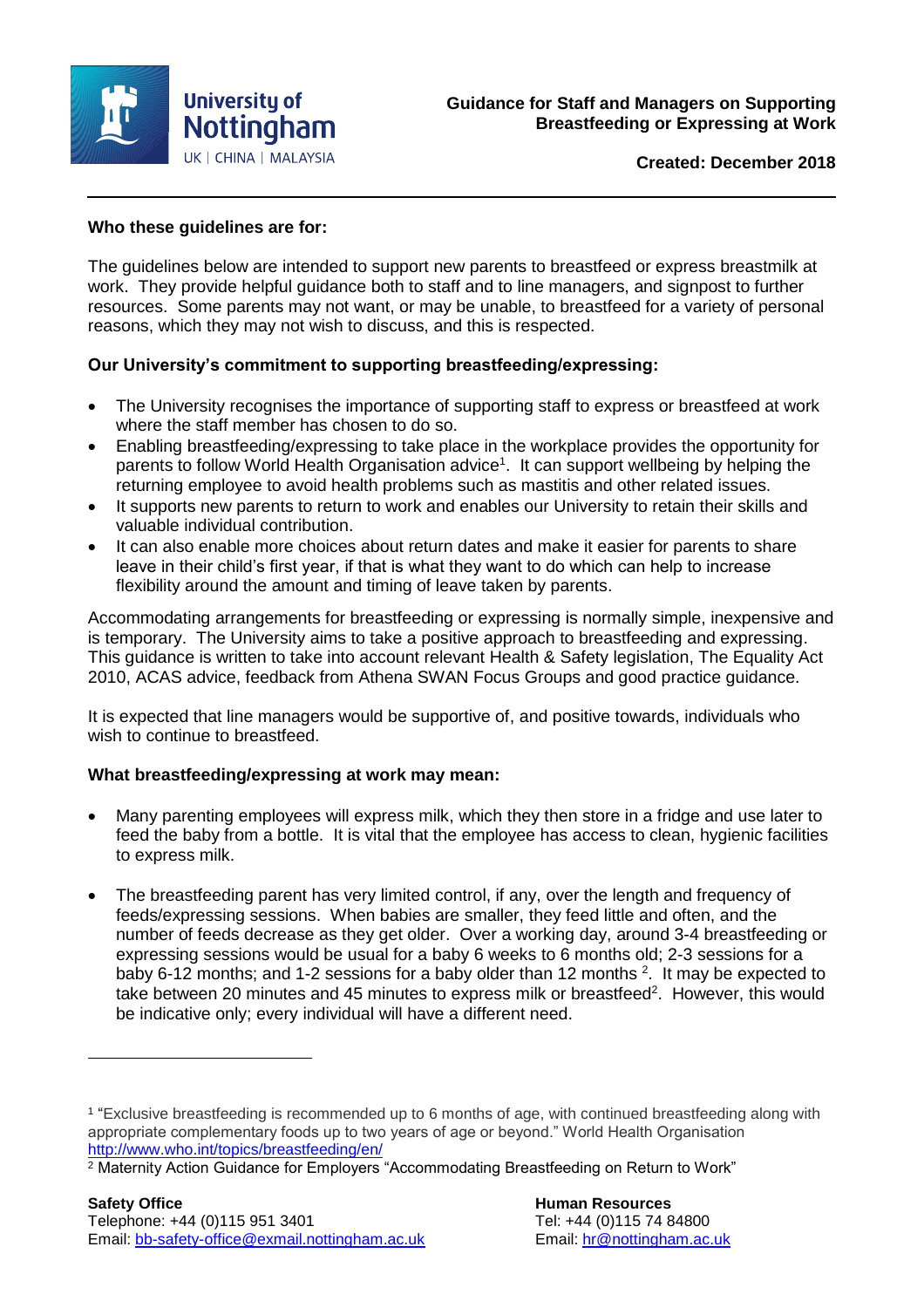- The breastfeeding parent also has very limited control, if any, over the total period during which baby will have breastmilk. There is no fixed-time span for breastfeeding and it may vary considerably.
- Rather than expressing, some employees may wish to arrange for a relative or child minder to bring the child to the workplace to be breastfed.

### **Considerations in breastfeeding/expressing at work**:

- **Risk Assessment**
	- During breastfeeding, the new parent must not be exposed to risks that could adversely affect their health or that of the baby.
	- The new parent should let their line manager know, as early as possible, that they plan to continue breastfeeding when they return to work.
	- The line manager should carry out a risk assessment. This can be downloaded from the University Safety Office web pages at:
		- <http://www.nottingham.ac.uk/safety/documents/pregnancy-form.docx>
	- The risks depend on the working conditions, but could include working with organic mercury, working with radioactive materials, and exposure to lead. More information on the risk to breastfeeding parents is given in the publications listed below:
		- i. University Safety Office guidance "New and expectant mothers at work" at: <https://www.nottingham.ac.uk/safety/documents/pregnancy.pdf>
		- ii. Health & Safety Executive Leaflet "New and expectant mothers who work: A brief guide to your health and safety":<http://www.hse.gov.uk/pubns/indg373.pdf>
- **Agreeing arrangements**
	- The new parent should discuss their requirements with their line manager, explaining the arrangements they would like to make and how they feel this would best be accommodated.
	- Managers should be aware that this is a confidential matter and might be a sensitive discussion for a parent to hold. Managers should be alert to this and ensure they handle the situation sensitively and if relevant/possible offer for a female manager to discuss the arrangements with the returning parent.
	- As this will be a temporary change to working arrangements, there is no need to make a 'formal' flexible working request.
	- Consideration must be given to the location and type of work that the new parent undertakes to ensure that any agreed arrangements are safe and appropriate for them and their baby.
	- Practicable arrangements to express or breastfeed should be agreed. Simply arranging appropriate breaks may be a workable approach, trying to fit in expressing/breastfeeding before/after work or during breaks wherever possible.
	- This guidance indicates the needs that generally would be expected to be accommodated, and while there may be some exceptions, within these parameters managers should be flexible to support expressing/breastfeeding.
	- Good times to talk over what would enable the new parent to continue expressing/breastfeeding while at work would include:
		- i. Informal discussion before going on leave
		- ii. During leave eg on a KIT day
		- iii. As part of the employees return to work
	- The line manager should:
		- i. Recognise that the expressing times and length of time over which the new parent needs to express may not be within their control.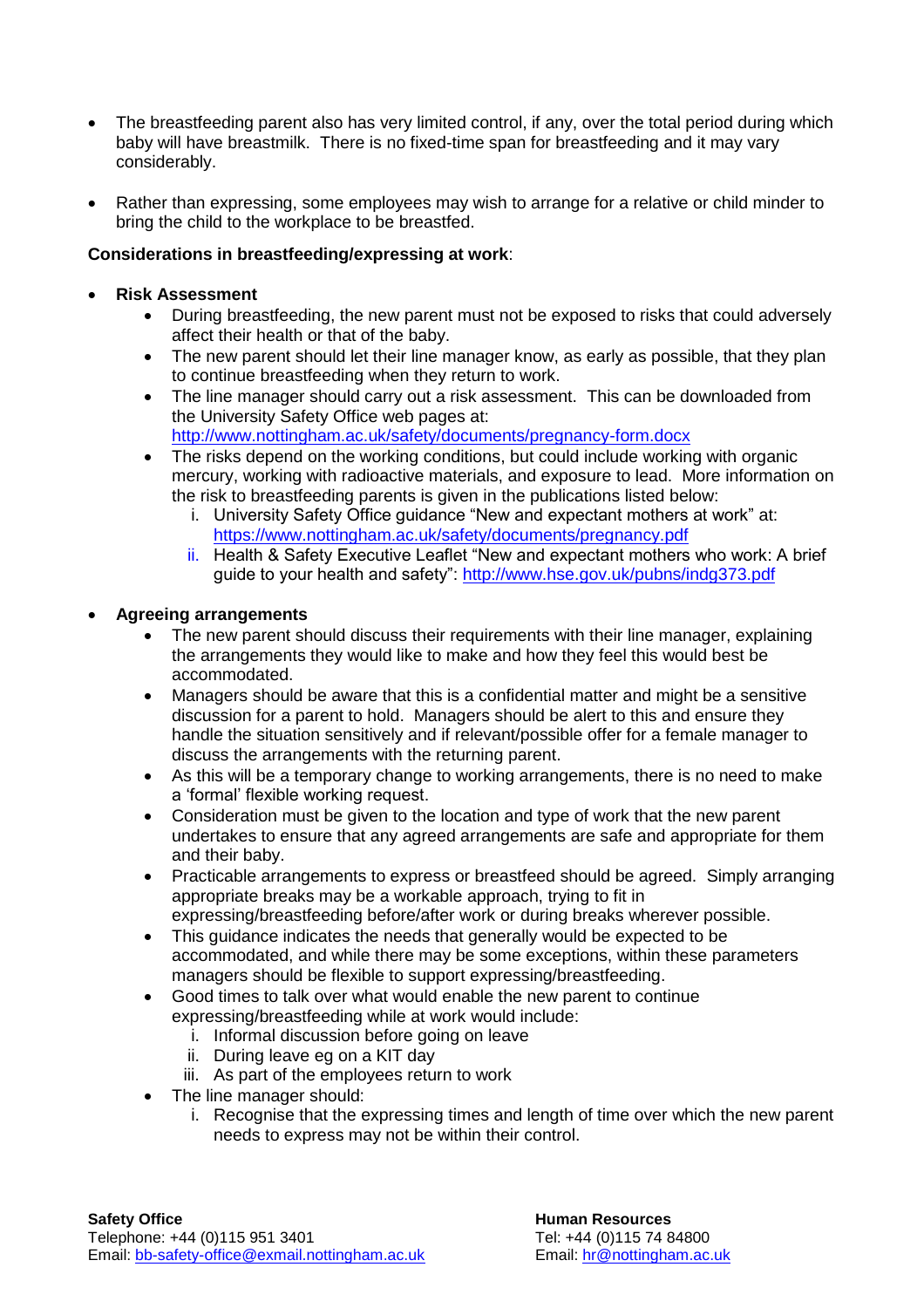- ii. Consider any short break from work reasonably and objectively against the likely impact it might have on University business. Consider the possibility of the employee extending any normal breaks or leaving earlier in the day.
	- iii. Recognise that, while a date may be set to review how the arrangements are working, it would not be appropriate to try to set a time limit. A number of circumstances, which the new parent may have limited control over, could impact on how long breastfeeding/expressing takes place for eg physiological problems make it difficult to continue, baby may not take to formula feeding easily, or the new parent may change their mind about how long they want to breastfeed/express for. The additional stress for the employee created by a fixedtime limit imposed by a line manager may outweigh any benefit to either one of them.
- The University would expect that such requests would generally be able to be accommodated. If, after discussion, a line manager has to turn down a request for adjustments to enable a parent to continue breastfeeding/expressing, they should explain the business reasons to them, having considered the request objectively, sought advice from the HR Employment Relations Team (tel: 0115 951 5209 (ext 15209) or email: [hrer@nottingham.ac.uk\)](mailto:hrer@nottingham.ac.uk) discussed options with the parent, and identified an unacceptable business impact. The impact on the parent should be given due consideration, recognising that the inability to express breastmilk mimics the effect of baby naturally reducing feeds over time, and therefore may cause the body to stop producing breastmilk.
- The line manager must keep a short note of any request and the arrangement arrived at.
- **Communicating with colleagues**
	- In discussion with the new parent, the line manager should make colleagues aware of the arrangements which will be implemented, **as far as is necessary and appropriate** to the circumstances.
	- Some colleagues may find it a challenge to adjust to the temporary arrangements, and may feel a sense of unfairness. Additionally, at this important time of transition, the new parent might well be finding it hard to cope with baby, the expressing/breastfeeding routine, and returning to work in combination. Breastfeeding takes place for a relatively short period, and feeds reduce as baby grows. Temporary changes to working patterns take place for a variety of reasons, and line managers are asked to strike a balance between any concerns that colleagues may have and the needs of the breastfeeding employee. To maintain a positive work environment, based on dignity and respect, the line manager may raise awareness of what constitutes inappropriate behaviour where this is relevant.

# **An Example:**

Brigit has just returned from maternity leave. She and her line manager have agreed some additional breaks to express breast-milk in appropriate facilities within the office. The team is aware of this and covers her phone calls whilst she is away from her desk. Jack starts to make jokes in the office and in particular, around the pump that Brigit takes with her. Although these jokes are meant to be amusing, Jack persists in making a comment every time and the line manager can see this is beginning to have an effect on Brigit, who tries to slip out of the room unnoticed. The line manager decides to act quickly to prevent this from becoming a problem and has a word privately with Jack. The joking stops and Brigit seems relieved and more open about her short absences. The line manager also ensures that all staff have received appropriate awareness training and reviews the Dignity at Nottingham Policy during a team meeting to reinforce the need to treat each other with dignity and respect.

*Adapted from ACAS "Accommodating Breastfeeding Employees in the Workplace"*